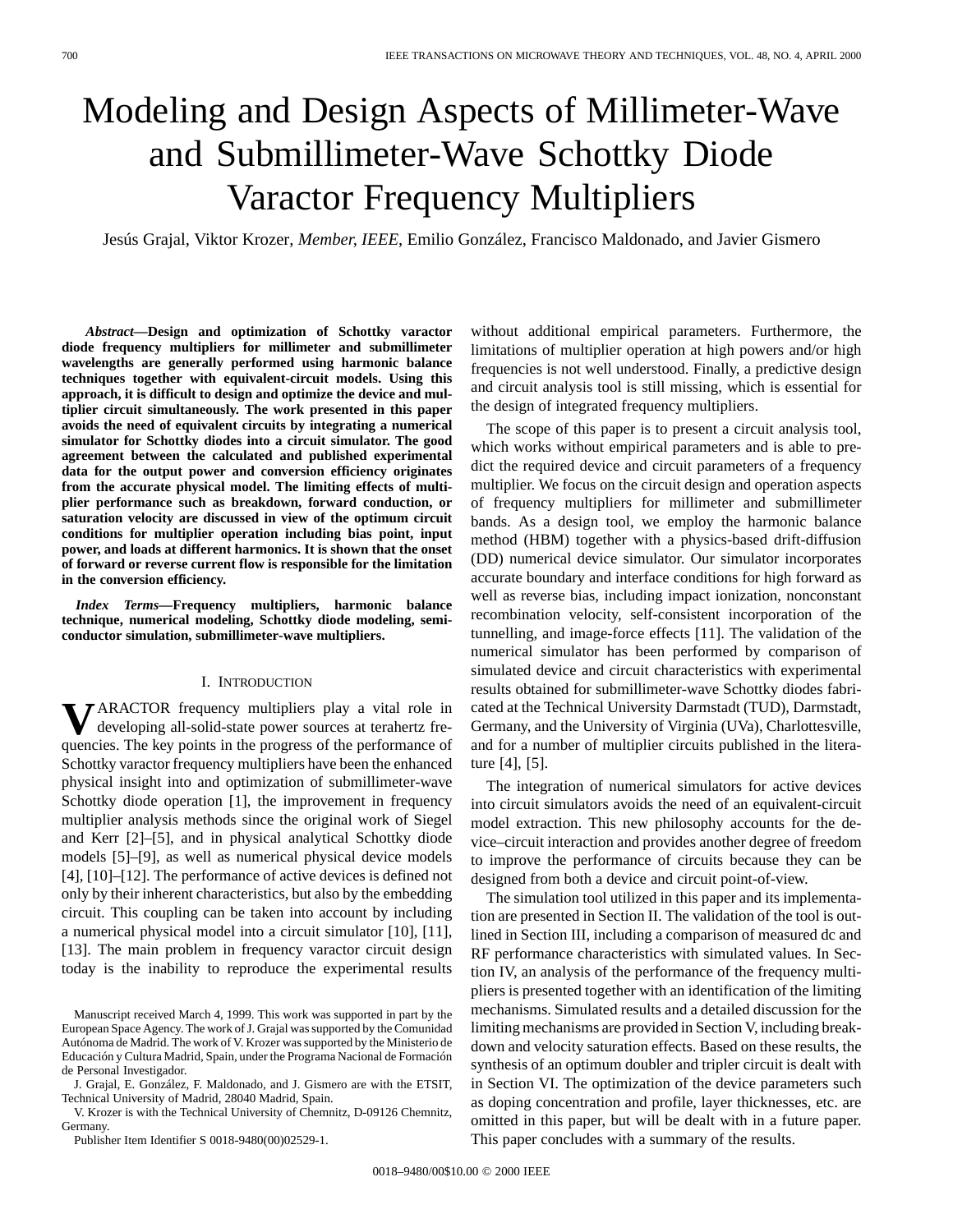#### II. SIMULATION TOOL BASED ON PHYSICAL DEVICE MODEL

The HBM is the most common technique for the design of large-signal nonlinear microwave circuits. The HBM depends critically on the accuracy of the nonlinear element model employed in the analysis. This model must be valid for a wide range of frequencies, drive levels, and embedding impedances. The electrical and RF performance characteristics of submillimeter-wave Schottky diodes and frequency multiplier circuits investigated here are based on an accurate physical model, which combines DD current transport with thermionic and thermionic-field emission currents imposed at the Schottky contact.

The model for the carrier transport throughout the bulk is based on an extended one–dimensional (1-D) DD formulation [\[14](#page-10-0)]. 1-D simulations are adequate for the current flow under the Schottky metal, whereas two–dimensional (2-D) effects like current spreading can be accounted for by analytical formulas. The governing equations are Poisson's equation and continuity equations for electrons and holes as follows:

$$
\nabla \cdot (\epsilon \nabla \varphi) = -q(N_d^+ - n + p) \tag{1}
$$

$$
\nabla \cdot J_n - q \frac{\partial n}{\partial t} = q(R - G) \tag{2}
$$

$$
J_n = -q\mu_n n \frac{d}{dx}(\varphi + \varphi_n) + kT\mu_n \frac{dn}{dx}
$$
 (3)

$$
J_{\text{tot}} = J_n + J_p + J_{\text{disp}} = J_n + J_p + \epsilon \frac{\partial E}{\partial t}
$$
 (4)

$$
\varphi_n = \frac{\chi}{q} + \frac{kT}{q} \ln N_c + \frac{q}{16\pi\epsilon x} \tag{5}
$$

where  $\varphi$  is the electrostatic potential,  $\epsilon$  is the permittivity, and  $n, p, N_d^+$  are the electron concentration, hole concentration, and ionized impurity donor concentration, respectively.  $J_n, R$ , and G are, respectively, the electron conduction current density, the recombination rate modeled by the Schockley–Read–Hall recombination, and the generation rate currently restricted to impact ionization [\[14](#page-10-0)]. Further,  $\mu_n, T, \chi$ , and  $N_c$  represent the field-dependent electron mobility, temperature, affinity, and density of states in the conduction band, respectively. Similar equations also hold for holes. In (5), the conventional formulation of the position-dependent conduction band potential is augmented by the image force term. In contrast to previous publications, we do not introduce direct barrier lowering of the Schottky barrier height [\[15](#page-10-0)]. The simulation domain is divided into a nonuniform mesh of approximately 100 mesh points and the simulation time is of the order of minutes for one frequency point.

#### *A. Boundary and Interface Conditions*

Dirichlet boundary conditions are imposed at all metal contacts for Poisson's and carrier continuity [[14\]](#page-10-0). In the present model, thermionic and thermionic-field transport at the Schottky barrier is introduced by means of an interface condition at the maximum of the barrier at the point  $x_m$  [\[16](#page-10-0)]. The position of the maximum is no longer at the metallurgical Schottky contact because of the influence of the bias-dependent image force lowering. The interface condition for the carrier transport is based on the assumption that the carrier distribution can be modeled by a displaced Maxwellian

$$
J_n = qn(x_m)v_n - qn_0(x_m)v_r.
$$
 (6)

Here,  $n(x_m)$  is the electron concentration at the maximum of the barrier and  $n_0(x_m)$  represents a *quasi-equilibrium* density of electrons—the density that would be present at the top of the barrier if the electrons could be brought into thermal equilibrium without disturbing the potential distribution.  $v_r$  is the classical recombination velocity  $v_r = \sqrt{kT/2\pi m_e}$ .  $v_n$  is the recombination velocity after assuming a displaced Maxwellian shifted by a drift velocity  $v_{\text{drift}}$ 

$$
v_n = v_r \cdot F(\xi)
$$
  
=  $v_r \left[ \exp(-\xi^2) - \sqrt{\pi} \xi \operatorname{erfc}(\xi) \right]$  (7)

$$
\xi = v_{\text{drift}} \sqrt{\frac{m_e}{2kT}}
$$
\n(8)

$$
v_{\text{drift}} = \frac{-J_n}{qn(x_m)}.\tag{9}
$$

In this formulation, it has been assumed that the Schottky contact is located at  $x = 0$ . This interface condition prevents the unphysical effect of carrier accumulation at the interface [\[17](#page-10-0)], [\[18](#page-10-0)]. Between the point  $x_m$  and the metallurgical contact, the potential is assumed to vary linearly. No mesh points are required here for the calculation of the potential and current densities. Newton's method, Gummel's method, as well as a hybrid Newton/Gummel solution method are used for the solution of  $(1)$ –(5) with the interface conditions given in (6)–(9).

Tunnelling transport through the barrier is important for Schottky diodes with high doping in the epitaxial layer. In our model, the time-independent Schrödinger equation is solved for arbitrary piecewise-linear potential barriers using the transfer matrix approach [\[19](#page-11-0)], [\[20](#page-11-0)]. The grid defined for Poisson's equation is also used for Schrödinger's equation in the volume of the device, but a number of additional grid points are generated between  $x_m$  and the metallurgical contact in order to accurately resolve the shape of the conduction band in this region. The new expression for the current density can be represented by a simple integration [\[21](#page-11-0)] if the transmission coefficient  $T(E_n, E_t, V)$  is independent of the transversal component of the kinetic energy  $E_t$  and the distribution function is of Maxwellian type for the transversal component of the kinetic energy

$$
J_n = \frac{A^*T}{k} \int_{E_{\text{min}}}^{\infty} \mathcal{T}(E_n, V) \Big[ f_s(E_n, V) - f_m(E_n) \Big] dE_n
$$
\n(10)

$$
E_{\min} = \max \left\{ E_{F_m}, \min \left\{ E_c \right\} \right\} \tag{11}
$$

where  $A^*$  is the Richardson constant,  $T$  is the lattice temperature (carrier heating is not considered),  $T(E_n, V)$  is the trans-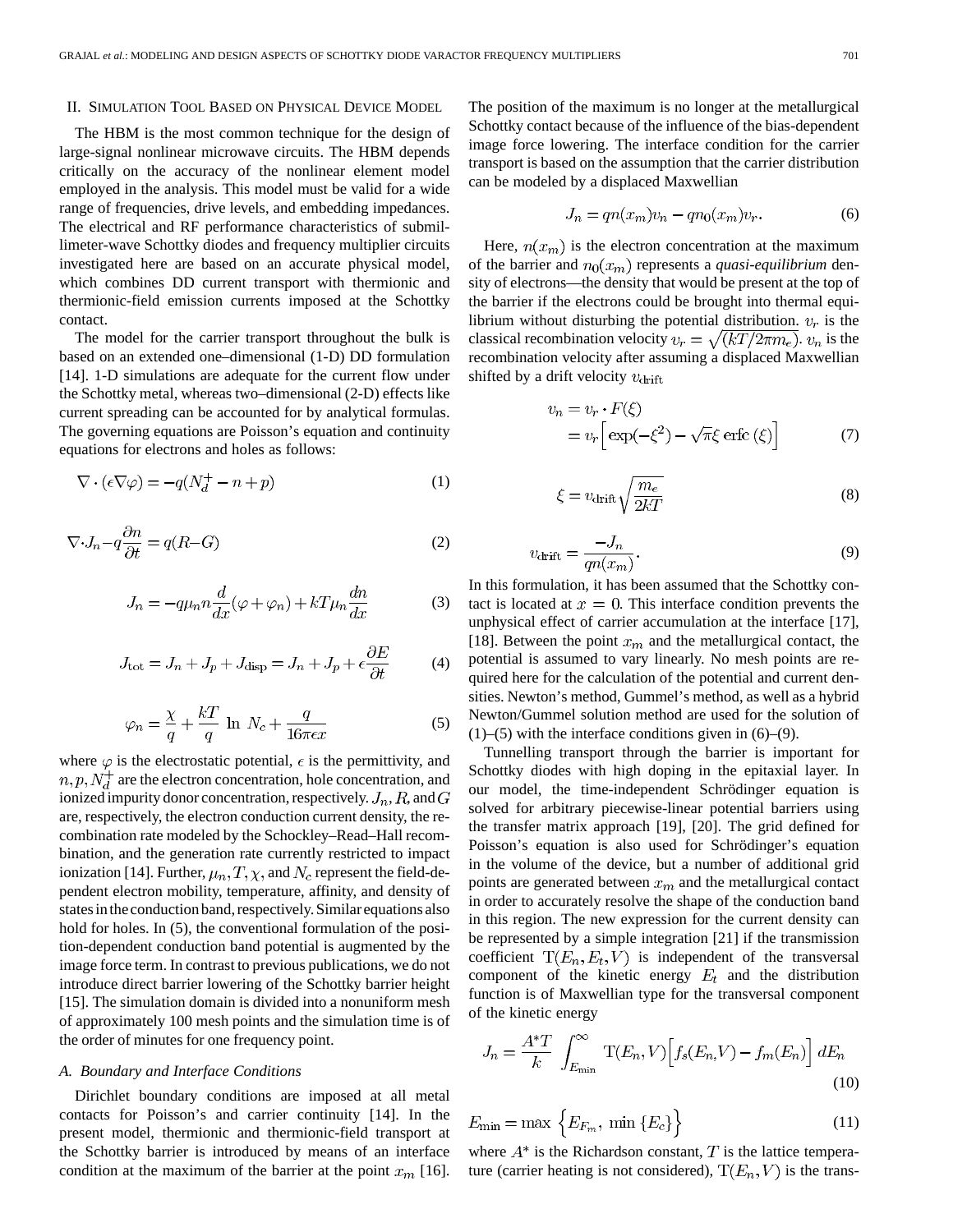

Fig. 1. Schematic drawing of the partitioning of the physical model and linear circuit for the harmonic balance calculations.

mission coefficient for the tunnelling transport,  $E_n$  is the energy for the normal component of the carrier velocity,  $f_s$  and  $f_m$  are the electron distributions in the semiconductor and metal, respectively,  $E_c$  stands for the conduction band in the semiconductor, and  $E_{F_m}$  is the Fermi level in the metal. We have assumed that  $f_s$  is a displaced Maxwellian distribution and  $f_m$  is a Maxwell–Boltzmann distribution. If tunnelling is not considered, this equation is similar to that proposed in [[16\]](#page-10-0).

# *B. Coupling the Physical Device Model with Circuit Simulation*

Active devices are usually modeled as lumped equivalent circuits in commercial harmonic balance codes. There exist several algorithms for the HBM [\[2](#page-10-0)], [\[22](#page-11-0)], [[23\]](#page-11-0), some of which have been specifically designed to deal with physical device simulators [[24\]](#page-11-0). The selected algorithm for this study is based on the solution of a system of nonlinear equations using a modified Newton's algorithm or Powell's algorithm, or the optimization of an error function by using the Levenberg–Marquardt (LM) algorithm [[25\]](#page-11-0). The LM algorithm is utilized in the current simulations because of its efficiency.

In our case, the linear circuit is represented by the general coupling matrix, defined by  $ABCD$  network parameters, and the generator impedance  $Z_q(f)$ , as can be depicted in Fig. 1.

The harmonic balance error equation for each harmonic  $i$  is then

$$
F_i(V) = 0
$$
  
=  $V_i - E_i \cdot H_i - I_i(V) \cdot G_i$ , for  $i = 1, \dots, N_{\text{harm}}$  (12)

where

$$
H_i = \frac{1}{A_i - Z_g(if) \cdot C_i} \tag{13}
$$

$$
G_i = \frac{Z_g(if) \cdot D_i + B_i}{Z_g(if) \cdot C_i - A_i}
$$
\n(14)

 $E_i$  are the phasors of the excitations, and  $I_i$  and  $V_i$  are the harmonic components of the current and voltage at the diode terminals. In the case of frequency multipliers,  $E_i$  is comprised of the dc voltage component and a single sinusoidal signal. The diode is always matched at the fundamental frequency. Six to twelve harmonics are considered in these simulations, and the impedances at the higher harmonics are set to 0.001  $\Omega$  for both the resistive and reactive components, if not otherwise specified.



Fig. 2. Measured current voltage characteristic of a varactor Schottky diode compared to simulated values for the diode D1038 from TUD. The diode parameters are indicated in Table I.

All the parasitic elements of the diode are absorbed in the embedding network and included in the impedance seen by the junction at the different frequencies involved in the multiplier operation.

## III. VALIDATION OF THE PHYSICAL MODEL

The physical model has been validated with measurements for a large number of diodes in the doping range of  $N_{D,\text{epi}} =$  $3 \cdot 10^{16}$ /cm<sup>3</sup> ~  $3 \cdot 10^{17}$ /cm<sup>3</sup>, different epitaxial layer thicknesses and various diode diameters ranging from 1  $\mu$ m  $\sim$ 20  $\mu$ m. The simulated current voltage characteristic for all diodes agree excellently with the respective measurements. An example is given in Fig. 2 for the diode D1038. The parameters of all the diodes analyzed in this paper are provided in Table I.

The contribution of the individual components to the total diode current is indicated in Fig. 2. The simulated capacitance voltage characteristic is also in excellent agreement with the measured values, as demonstrated in Fig. 3. The simulation is extended up to the breakdown voltage, where the junction capacitance is known to increase rapidly with reverse voltage [[26\]](#page-11-0).

The RF performance of the simulation tool has been discussed in [[12\]](#page-10-0). We have performed simulations for two frequency multipliers published in the literature [\[4](#page-10-0)], [\[5](#page-10-0)]. In the simulations, we do not use any fitting parameters. In all simulations, a barrier height for the Pt Schottky contact of  $\varphi_{b0} = 0.99$  eV is assumed.

The output power and efficiency versus the input power have been plotted in Fig. 4 for a frequency doubler  $(2 \times 100 \text{ GHz})$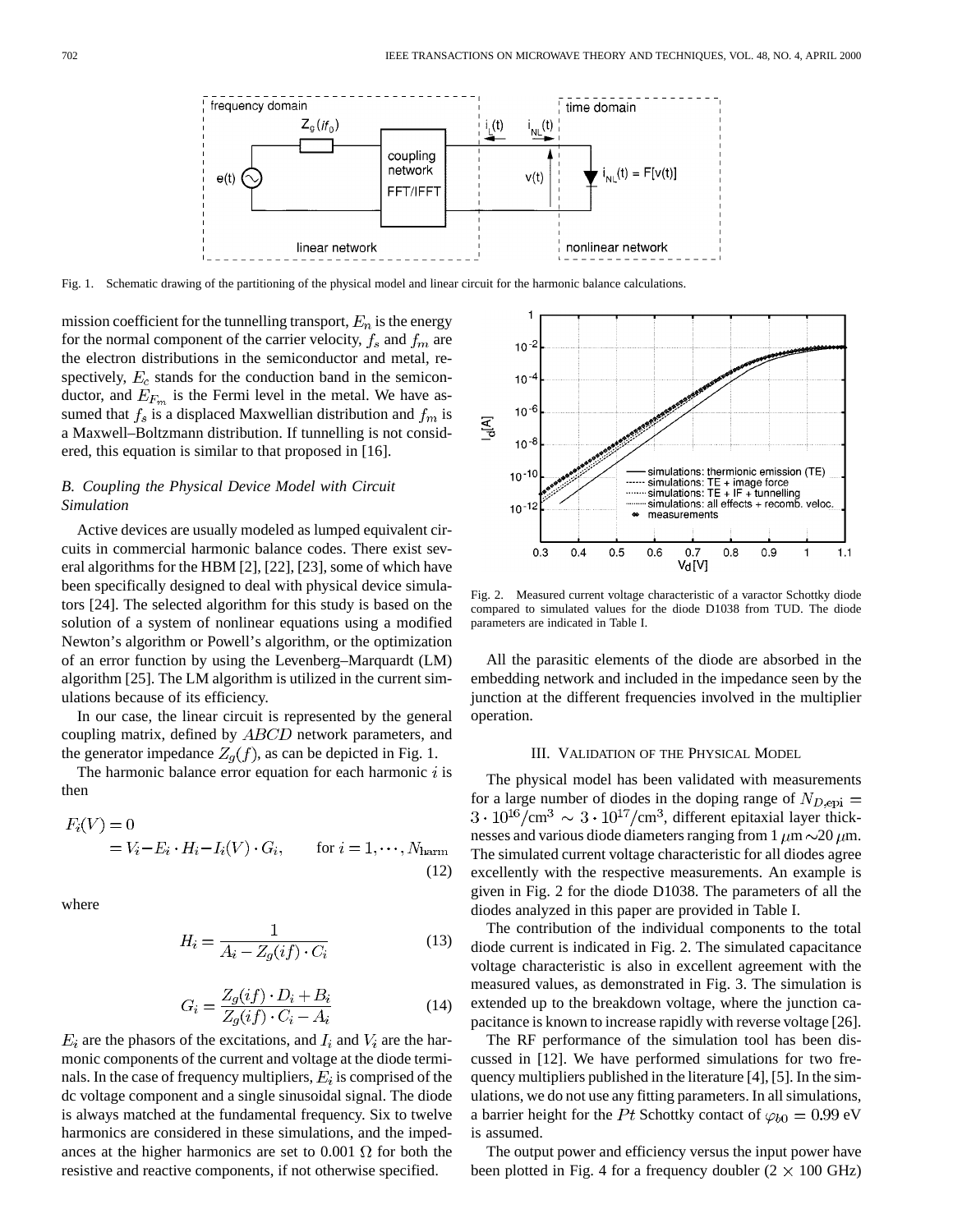$V_{bd,DC}$   $(V)$ 



TABLE I SCHOTTKY DIODE PARAMETERS FOR DEVICES FROM TUD AND UVa

doping  $(cm^{-3})$ 

**Epitaxial Layer** 

length  $(\mu m)$ 

Diode

Fig. 3. Comparison between the measured (symbols) and calculated (solid lines) capacitance voltage characteristic for two diodes from the TUD D1038 and D734. The diode parameters are indicated in Table I.

utilizingaUVa6P4Schottkyvaractor.Theresultshavebeentaken from [\[4](#page-10-0)] with additional simulations achieved with our model (solid line with " $+$ " symbols). The techniques used in Fig. 4 are indicated as: 1) MCHB: self-consistent ensemble Monte Carlo harmonic balance simulator; 2) DDHB-fdm: drift-diffusion harmonic balance simulator with *field-dependent mobility*; and 3) DDHB-am: drift-diffusion harmonic balance with constant *averagemobility*. All simulators overestimate the output power [see Fig. 4(a)] and the efficiency [see Fig. 4(b)] of the doubler at  $P_{\text{in}} \leq$ 10 dBm. Results from our model agree well above  $P_{\text{in}} \geq 11$  dBm and reproduce the measured power slope. The bias voltage was  $V_b = -10$  V, and the loads at harmonic frequencies were set to  $Z_g(n f_0) = (0 + j0) \Omega$  for  $n > 2$ , while at the fundamental frequency, the diode was matched. The load impedance at the output  $Z_q(2f_0)$  was optimized for maximum output power for each input power and obeys a value of  $Z_q(2f_0) \approx (70 + j200) \Omega$  at an input power  $P_{\text{in}} = 14$  dBm. The unrealistic simulated results at low input powers originate from the perfect match of the diode at each power level in contrast to the experimental setup, where the loads have been optimized for high-power levels.

This is emphasized in Fig. 4(b), which shows that the results from the Monte Carlo code predict efficiencies close to the theoretical limit at low input power levels, whereas the measured efficiency is low and increases with power level. In our simula-



Fig. 4. (a) Calculated and measured output power and (b) conversion efficiency as a function of the input power for a frequency doubler at  $f_0 = 100$ GHz  $[4]$  $[4]$ . The solid line with symbols "+" denotes the results from our model, the solid line shows the experimental results from [[4\]](#page-10-0), and the dashed lines represent calculated results from [[4\]](#page-10-0).

tions, we have used the geometrical area and it is outlined below that our results would still improve when an effective diode area would have been employed.

We have also compared our simulations with the measured data for a frequency multiplier using a similar diode at  $f_0 = 80$  GHz [\[5](#page-10-0)], illustrated in Fig. 5. At the output, the balanced diode configuration has been simulated as a direct parallel connection of two identical diodes. The agreement with measured data is very good. Simulations of the same arrangement at  $f_0 = 160$  GHz also agree well at high-input power levels. Although the simulations presented in Figs. 4 and 5 have been performed at different frequencies and with different circuit structures, we achieve very good agreement at large power levels, which demonstrates the capabilities of the simulation tool.

### IV. ANALYSIS OF VARACTOR-BASED MULTIPLIER CIRCUITS

The results from a successful circuit analysis of frequency multipliers should predict the following parameters determining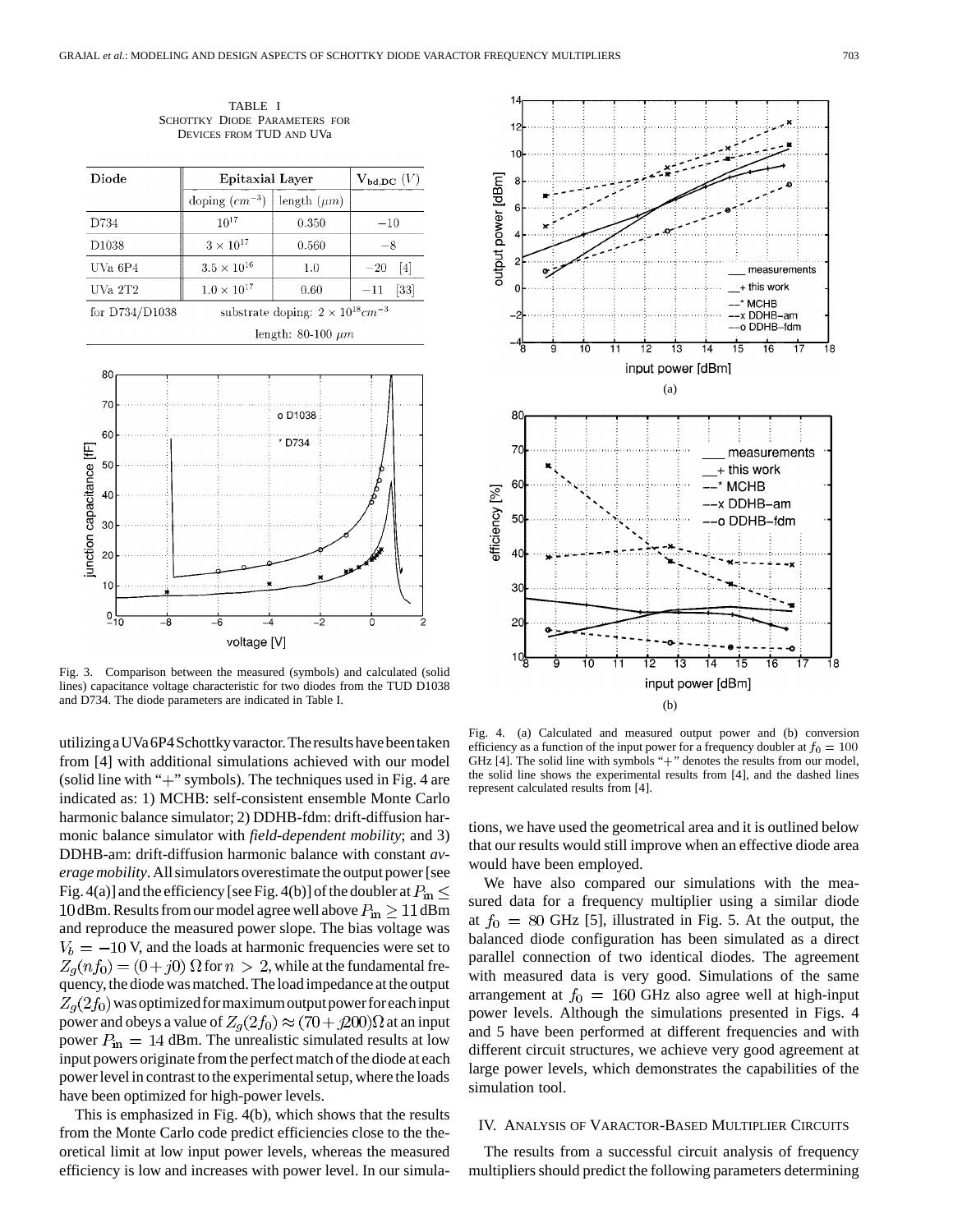

Fig. 5. (a) Calculated and measured output power and (b) conversion efficiency as a function of the input power for a frequency doubler at  $f_0 = 80$  GHz [\[5](#page-10-0)]. The symbols "o" "\*" denote the results from our model at  $f_0 = 80$  GHz and  $f_0 = 160$  GHz, respectively, and the solid line shows the experimental results from [[5\]](#page-10-0).

the multiplier performance for a given diode structure: output power  $P_{\text{out}}$ , conversion efficiency  $\eta$ , embedding impedances at the fundamental, output, and idler frequencies at the diode terminals, bias voltage  $V_{bias}$ , and load impedances at the remaining harmonics. All conventional multiplier design methods are based on an equivalent circuit of the Schottky diode presented in Fig. 6(a) [\[1](#page-10-0)], [[2\]](#page-10-0), [\[27](#page-11-0)]. However, this simple model cannot explain the decrease in conversion efficiency beyond a certain input power level, which has been frequently observed in experimental results. Improved intrinsic diode models have to be utilized in this case, as shown in Fig. 6(b) and (c), which describe the physical behavior of the device with increasing accuracy. As has been pointed out by Grajal *et al.* [[12\]](#page-10-0), at low-input powers equivalent-circuit models, including electron velocity saturation phenomena [see Fig. 6(b)] are sufficient to accurately predict the multiplier performance. However, at high-power levels and near the maximum of the conversion efficiency, only accurate physical models [see



Fig. 6. Equivalent circuits for different Schottky diode varactor models. (a) Constant series resistance model. (b) Variable series resistance model. (c) Proposed physical model including all effects.

Fig. 6(c)] provide reasonable prediction of the multiplier performance.

In Fig. 6(a) and (b), the Schottky junction is modeled by a parallel connection of a voltage-dependent nonlinear capacitance and resistance. The series resistance due to the undepleted region in the semiconductor becomes a nonlinear function of the diode current density at increased current densities [see Fig. 6(b)]. The nonlinear current dependent series resistance has been considered responsible for the decrease in the conversion efficiency at high-power levels [[1\]](#page-10-0), [[5\]](#page-10-0), [[27\]](#page-11-0). It has been argued that the displacement current becomes comparable to the maximum current in the material at high operating frequencies. An empirical current-dependent series resistance has been introduced in order to fit the measured results, according to Fig. 6(b). It has to be emphasized that the above analysis did not include breakdown effects and its impact on the RF operation of the frequency multiplier. Furthermore, the series resistance increases when the current density in the diode approaches the maximum current density

$$
J_{\text{max}} = qN_D v_{\text{max}} > J_{\text{disp}} = \frac{\partial Q}{\partial t} = \frac{\partial (qN_D w)}{\partial t}
$$
 (15)

with  $J_{\text{disp}}$  being the displacement current. Dividing both sides by the available number of electrons yields the maximum velocity with which the edge of the depletion region can move

$$
v_{\text{max}} > \frac{\partial w}{\partial t} \tag{16}
$$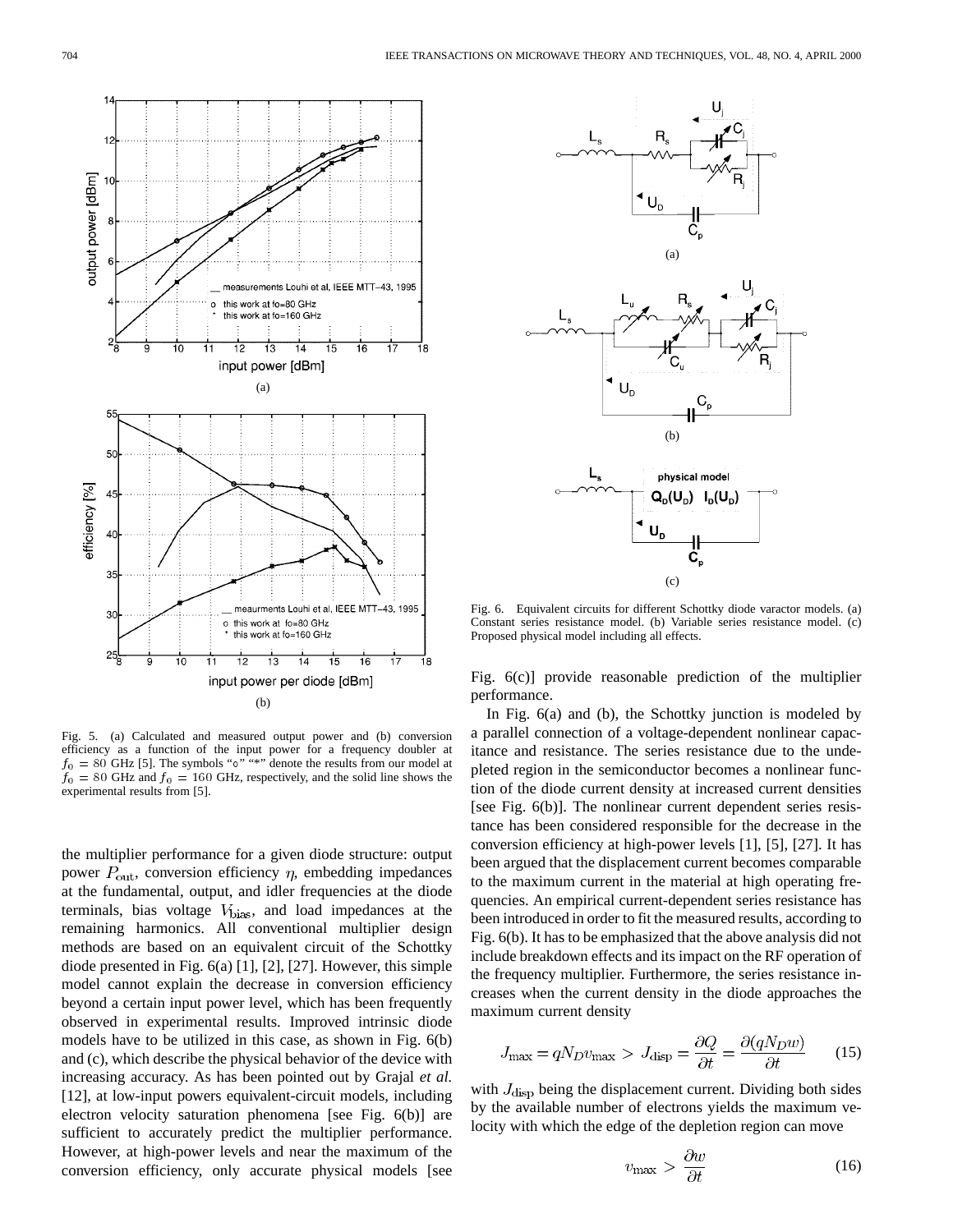

varactor Schottky diode.

where  $w$  is the width of the depletion region. Hence, (16) is equivalent to the argument that the displacement current density must be less than the maximum current density in the semiconductor in the undepleted region  $J_{\text{disp}} < J_{\text{max}}$ . It cannot be equal to the maximum current density because this would assume a zero conduction current in the depletion region.

The equivalent-circuit models require a separation of physical effects into individual equivalent-circuit elements, an extraction of the equivalent-circuit element values from measurements distinct from the operating conditions, and an identification of equivalent-circuit elements with combined effects at high powers and high frequencies, which is very difficult to achieve.

Therefore, a physical model is proposed, which is based on results from the previous section. Such an approach enables us to concurrently optimize the device electrical and geometrical parameters together with attainable output power, conversion efficiency, and the required loads at the specific harmonics.

Although we agree that the current saturation mechanism becomes important at very high frequencies, typically above 300-GHz fundamental frequency, but it has only a marginal effect on efficiency decrease at frequencies below 200 GHz, which were considered in [[1\]](#page-10-0). The diode 6P4 shows velocity saturation effects only because of its very low doping concentration in the epitaxial layer. We suggest that the limitation in varactor operation is due to the initiation of varistor operation with a concurrent onset of dc current flow at either end of the current–voltage characteristic. For example, we have used the Schottky varactor diode D734 from TUD, similar to the diode 2T2 from UVa for simulations of frequency doublers and triplers with our simulation tool. It can be inferred from Figs. 7 and 8 that the maximum conversion efficiency coincides with the onset of the dc current through the diode. In Fig. 7, the dc current is positive due to forward conduction, as can be depicted from the time-domain waveforms given in Fig. 9. In contrast to this, the dc current component in Fig. 8 is negative, originating from impact ionization when the total voltage exceed the breakdown voltage in the device, as indicated in Fig. 10. Independently of dc current polarity, the maximum of the



varactor Schottky diode.



Schottky diode. Operating frequency is  $f_0 = 50$  GHz. The time scale is 32 points per period.

conversion efficiency coincides with the onset of current flow, whereas the output power further increases with increasing input power. The increase in output power is due to the mixed varactor/varistor operation and the decrease in the efficiency at high-power levels originates from the conversion of the RF signal into dc power. The dc power is then delivered to the circuit or dissipated in the device, respectively. It is important to observe that the input power level for maximum efficiency does not coincide with the power level for maximum output power. Fig. 11 shows that, at low input power levels, the efficiencies for the bias voltage  $V_{bias} = -5$  V and  $V_{bias} = -7$  V are nearly equal. The reason is that the capacitance is nearly constant for voltages lower than  $-7$  V. Hence, no effective capacitance modulation takes place for the negative semicycles. The slight increase in the capacitance for  $V_{bias} = -5$  V has an effect on the tripler performance, but the doubler circuit is insensitive to this small variation. Hence, the results for the efficiency of the doubler circuit are very similar for these two bias conditions. Similar results have been obtained for the the tripler circuit, as indicated in Fig. 12.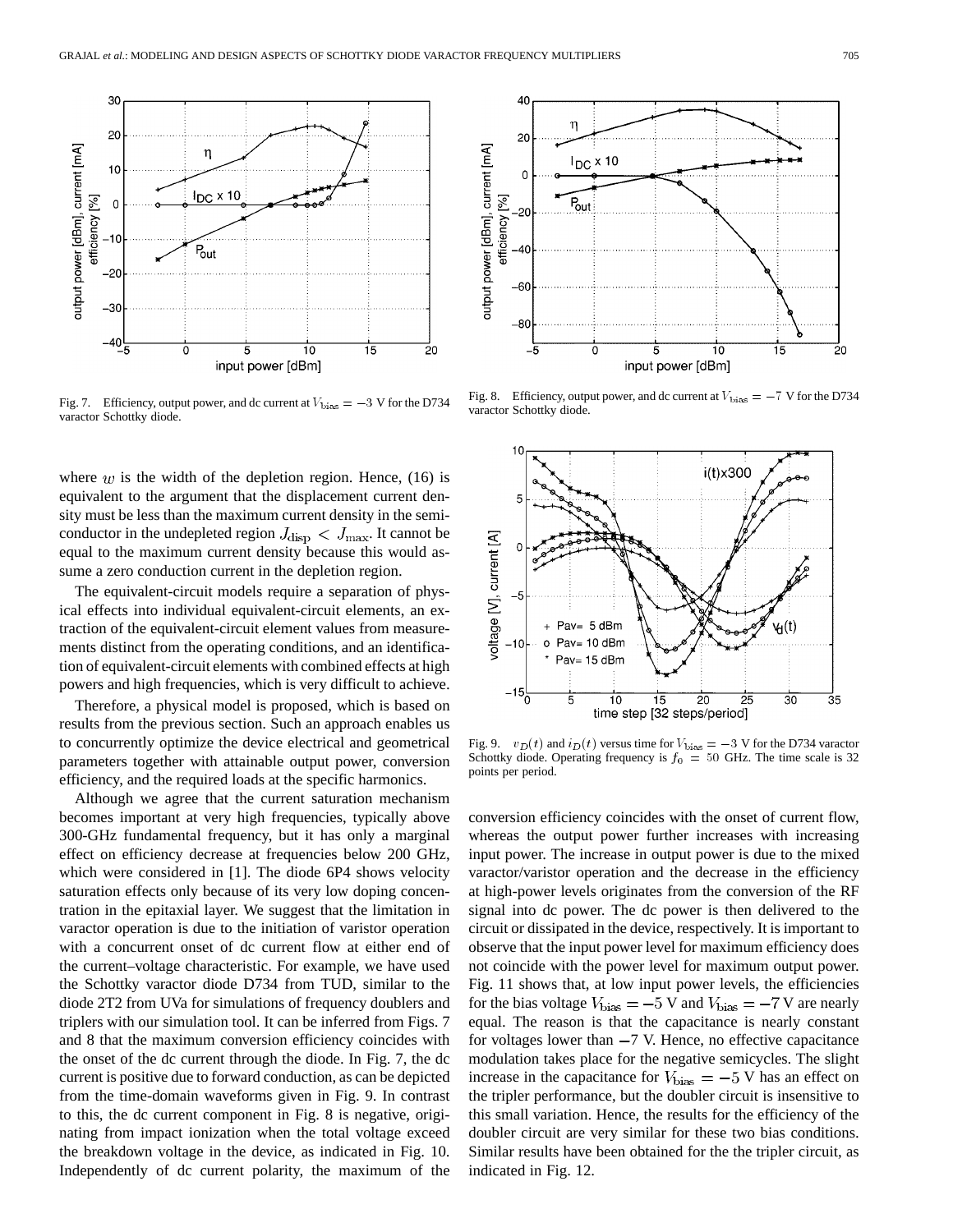

Schottky diode. Operating frequency is  $f_0 = 50$  GHz. The time scale is 32 points per period.



Fig. 11. Frequency-doubler conversion efficiencies and output powers with Fig. 11. Frequency-doubler conversion efficiencies and output powers with D734 diode for three different bias conditions  $V_{bias} = -3$  V,  $V_{bias} = -5$  V, D734 diode for three different bias conditions  $V_{bias} = -3$  V,  $V_{bias} = -5$  V,  $V_{bias} = -7$  V. Operating frequency is  $f_0 = 50$  GHz.

# V. MECHANISMS AND PARAMETERS LIMITING MULTIPLIER **PERFORMANCE**

There exist three major mechanisms responsible for the limitation of the output power and conversion efficiency: forward conduction, reverse breakdown, velocity saturation. These mechanisms have a direct impact on the muliplier circuit performance such as the bias point, the maximum voltage swing, embedding impedances, and the load impedances at the higher harmonics. The forward conduction mechanism is independent of frequency and restricts the positive voltage swing of the sinusoidal signal at the device terminals. The reverse breakdown mechanism is frequency dependent and limits the signal excursion in the reverse direction. It can also lead to current saturation in a well-designed diode by the increased current flow due to impact ionization.



Fig. 12. Frequency-tripler conversion efficiencies and output powers with mpat power [dom]<br>Fig. 12. Frequency-tripler conversion efficiencies and output powers with<br>D734 diode for two different bias conditions  $V_{\text{bias}} = -5$  V and  $V_{\text{bias}} = -7$  V. Operating frequency is  $f_0 = 50$  GHz.

![](_page_6_Figure_9.jpeg)

Fig. 13. Calculated output power and conversion efficiency as a function of the input power for two TUD D734 Schottky varactors. The bias voltage is Fig. 13. Calculated output power and conversion efficiency as a function of the input power for two TUD D734 Schottky varactors. The bias voltage is  $V_{\text{bias}} = -5$  V and optimum loads are chosen at the second and third harm The fundamental frequency is  $f_0 = 50$  GHz. The symbols "\*" are for a diode diameter of 6.7  $\mu$ m and the symbols " $\circ$ " stand for results with a diode diameter of 13.4  $\mu$ m.

# *A. Impact of the Bias Point and the Series Resistance on Multiplier Performance*

It should be observed in Fig. 11 that the output power levels for all bias conditions ultimately converge to similar values, however, with high dc currents. Operating the diodes at high dc currents is not desirable due to reliability and burnout problems associated with high-current high-voltage operation. Therefore, the bias point for maximum conversion efficiency for a particular diode is the point with maximum RF amplitude excursion without dc current generation, as  $V_{\text{bias,opt}} = (V_D - V_{\text{bd;RF}})/2$ , where  $V_D$  is the diffusion voltage and  $V_{\text{bd;RF}} \approx -14$  V is the RF breakdown voltage for D734. The maximum conversion efficiency can also be shifted with regards to the input power by utilizing Schottky diodes with different areas. Fig. 13 illustrates calculated results for two Schottky varactor diodes D734 with different anode diameters. The maximum conversion efficiency is shifted toward lower values of the input power when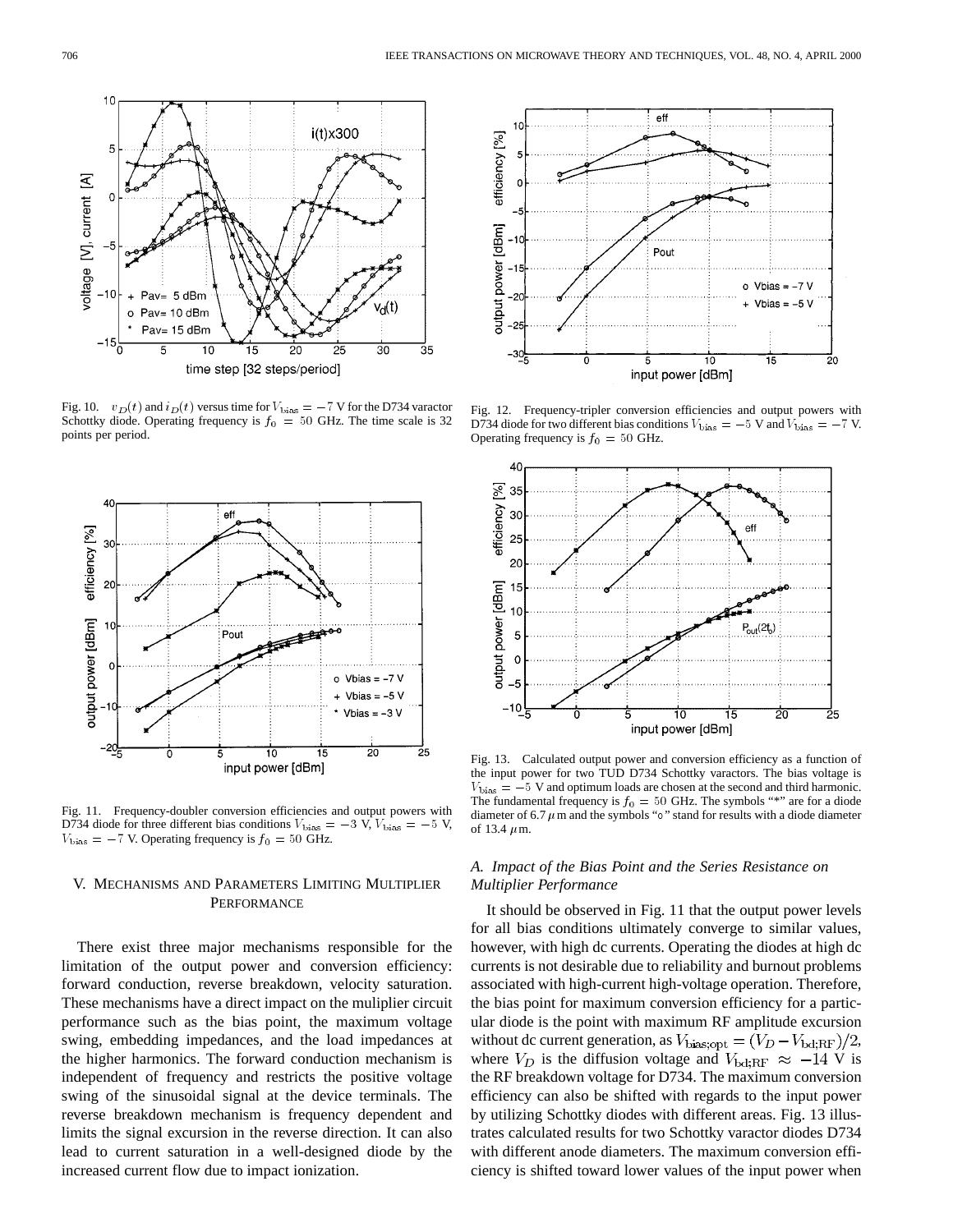![](_page_7_Figure_1.jpeg)

Fig. 14. Variation of the real part of the diode impedance calculated from the  $-5$  V,  $-7$  V for the diode from Fig. 7.

the diode area is decreased. The demand for maximum conversion efficiency at a prescribed input or output power uniquely determines the diode area. The optimum value is a function of the doping concentration, frequency, and desired output power. Highest output powers are achieved with large anode diameters because the output power and displacement current both scale with the area. Whenever sufficient power is available to pump the diode up to maximum conversion efficiency and an appropriate matching is realizable, a large-area diode will provide improved output power performance.

As demonstrated in [\[1](#page-10-0)] from DD physical calculations, the real part of the diode impedance rises strongly with input power level. We can reproduce this increase, which is illustrated in Fig. 14 for the diode used in Figs. 7–10. Note that, in the case of reverse breakdown, the real part of the diode impedance increases dramatically by a factor of more than 12. Such large changes in the series resistance cannot be solely attributed to lowering of the mobility. One possible reason is that, at reverse breakdown, the total diode resistance never reaches the zero-bias series resistance values due to the high fields in the space–charge region. The interpretation of the numerical results in Fig. 14 in terms of equivalent-circuit elements is not simple and the identification of the individual mechanisms with particular equivalent-circuit elements is almost impossible in the case of breakdown. In this case, the physical model should be used for the accurate characterization of the diode.

# *B. Impact of Breakdown Effect on Different Operating Conditions*

As pointed out above, the generation of charges due to impact ionization plays a vital role in multiplier performance. The model for the generation of carriers due to avalanche multiplication is based on the following:

$$
G = \frac{1}{q} \left( \alpha_n |\overline{J_n}| + \alpha_p |\overline{J_p}| \right) \tag{17}
$$

$$
\alpha_{n,p} = A_{n,p} \exp\left[-\left(\frac{E_{\text{crit}}}{|E_{n,p}|}\right)^{\beta_{n,p}}\right] \tag{18}
$$

where  $\alpha_n$  and  $\alpha_p$  stand for the ionization coefficients for electrons and holes,  $J_n$  and  $J_p$  are the electron and hole current densities,  $\beta_{n,p}$  and  $A_{n,p}$  indicate empirical parameters for the calculation of the ionization coefficients,  $E_{n,p}$  is the electric field in the space–charge region, and  $E_{\text{crit}}$  denotes the critical field for charge generation, respectively. Some authors have pointed out that the RF breakdown voltage is frequency dependent and can be significantly different from the dc breakdown voltage [\[30](#page-11-0)], [\[31](#page-11-0)]. This has also been observed in our simulations. One possible explanation for the frequency dependence is that, at high frequencies, the conditions for avalanche are achieved for only a short period of time and, therefore, the carriers in the material may not gain sufficient energy to ionize other carriers. Additionally, the carrier density does not follow the field change in unison because the carrier generation  $G$  also depends on the number of carriers already present, which is described through (2). This happens although the impact ionization rates  $\alpha_{n,p}$  in (17) follow the field change nearly instantaneously.

## *C. Velocity Saturation Mechanism at High Frequencies*

High-frequency operation of frequency multipliers is limited by the velocity saturation effect. It has been outlined in [[32\]](#page-11-0) that the current saturation mechanism should not occur for well-designed diodes at all operating frequencies. This can be achieved by choosing a sufficiently high doping density in the device  $N_D \geq J_{\text{disp}}/qv_{\text{max}}$ . The limited carrier velocity in materials such as GaAs determines the upper bound for the rate of change of the space–charge width. Ultimately, the signal frequency becomes larger than the maximum electron velocity (for electrons in GaAs  $v_{\text{max}} \approx 2.8 \cdot 10^7 \text{ cm/s}$ ) and the space–charge cannot be modulated. This is the case for the 6P4 diode at frequencies around 100 GHz because of the low doping concentration. At such high frequencies, other frequency-multiplying mechanisms or different materials like InAs or InSb must be considered. It is shown in Fig. 15 that the edge of the depletion region can follow the voltage waveform at 100 GHz, but cannot follow the voltage waveform at 700 GHz. In Fig. 15, the Schottky diode contact is located on the right-hand side of the diagram. It can be seen that the value for maximum depletion width  $w_{\rm max} \approx 80.55 \ \mu$ m remains nearly constant for the three frequencies, whereas the difference between the minimum and maximum value of the depletion width  $\Delta w$  decreases strongly with increasing frequencies. The decreased  $\Delta w$  leads to a smaller modulation of the space–charge region during one period of the exciting signal, which, in turn, leads to a smaller capacitance modulation. This asymmetry is probably due to the finite time required to empty the space–charge region, while the space–charge region can be rapidly filled with mobile charges. The transition between the space–charge region and the undepleted region is abrupt at 100 GHz and slopes with increasing frequencies.

The design procedure at high frequencies differs from that at low frequencies because the breakdown voltage is no longer the limiting factor. Hence, maximum output power and conversion efficiency is achieved when the current density is smaller than the saturation current [see (15)]. This determines the optimum doping. The epi-layer thickness is then chosen for minimum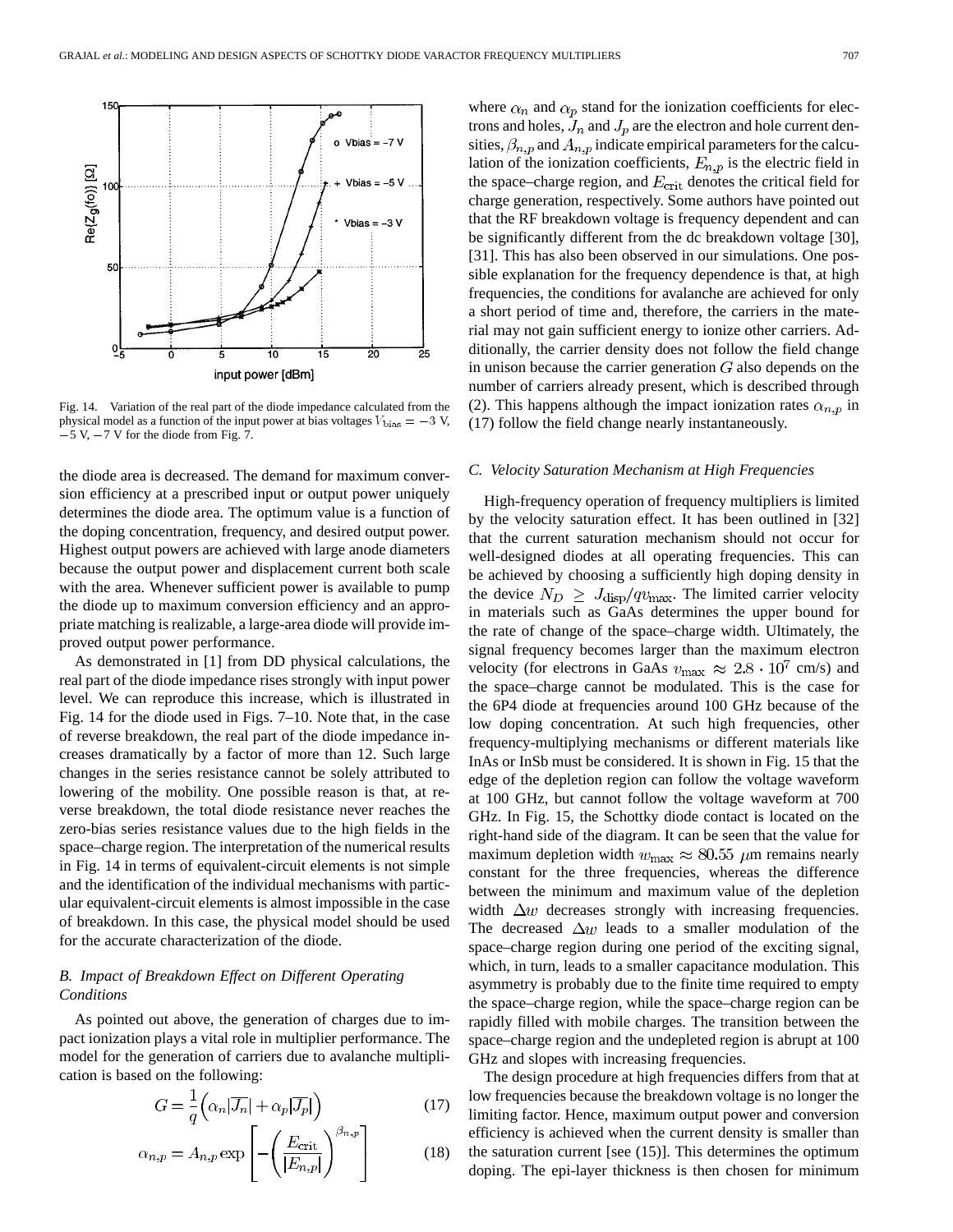![](_page_8_Figure_1.jpeg)

![](_page_8_Figure_2.jpeg)

Fig. 15. Variation of the edge of the depletion region with applied RF voltage at (a) signal frequency of 100 GHz, (b) signal frequency of 500 GHz, and (c) signal frequency of 700 GHz. The epi-layer doping is  $N_{\rm{epi}} = 4 \cdot 10^{17} / \rm{cm}^3$ , the epi-layer thickness is  $t_{\rm epi} = 560$  nm, diode diameter is 5  $\mu$ m.

series resistance. The circuit is operated at larger capacitance values (lower reverse bias).

## VI. SYNTHESIS OF OPTIMUM FREQUENCY MULTIPLIERS

It has been demonstrated in [[12\]](#page-10-0) that the multiplier circuit is more sensitive to changes in the embedding impedances at low-input power levels as compared to high-input power levels. This is independent of the diode considered in the simulations.

![](_page_8_Figure_7.jpeg)

Fig. 16. Quality factor Q and the real part of the diode impedance  $\Re\{Z_g(f_0)\}\$ as a function of input power for the diode 6P4. The operating conditions are the same as in Fig. 4.

![](_page_8_Figure_9.jpeg)

Fig. 17. Imaginary part of the diode embedding impedance  $\Im\{Z_g(f_0)\}\$ as a function of input power for the diode D734 for three different bias points.

The sensitivity can be defined in terms of a quality factor at the respective frequency

$$
Q(f_0) = \frac{\Im\left\{Z_g(f_0)\right\}}{\Re\left\{Z_g(f_0)\right\}}.\tag{19}
$$

The real part of the diode impedance vary with input power and frequency, whereas the imaginary part varies essentially only as a function of frequency. When the quality factor  $Q$  is large, the circuit is more sensitive to changes in frequency.

The quality factor  $Q$  and the real part of the diode input impedance versus input power are illustrated in Fig. 16 for the 6P4 diode. The imaginary part has been omitted because it changes by less than 10% for all power levels. It can be seen that  $Q(f_0) \approx 35, \dots, 13$  at low-power levels below  $P_{\text{in}} < 6$ dBm. For high-input power levels, the variation of the load is weak  $(Q \approx 4)$  and all simulations show a strong increase of  $\Re\{Z_g(f_0)\}\$ in accordance with [[1\]](#page-10-0), [[5\]](#page-10-0).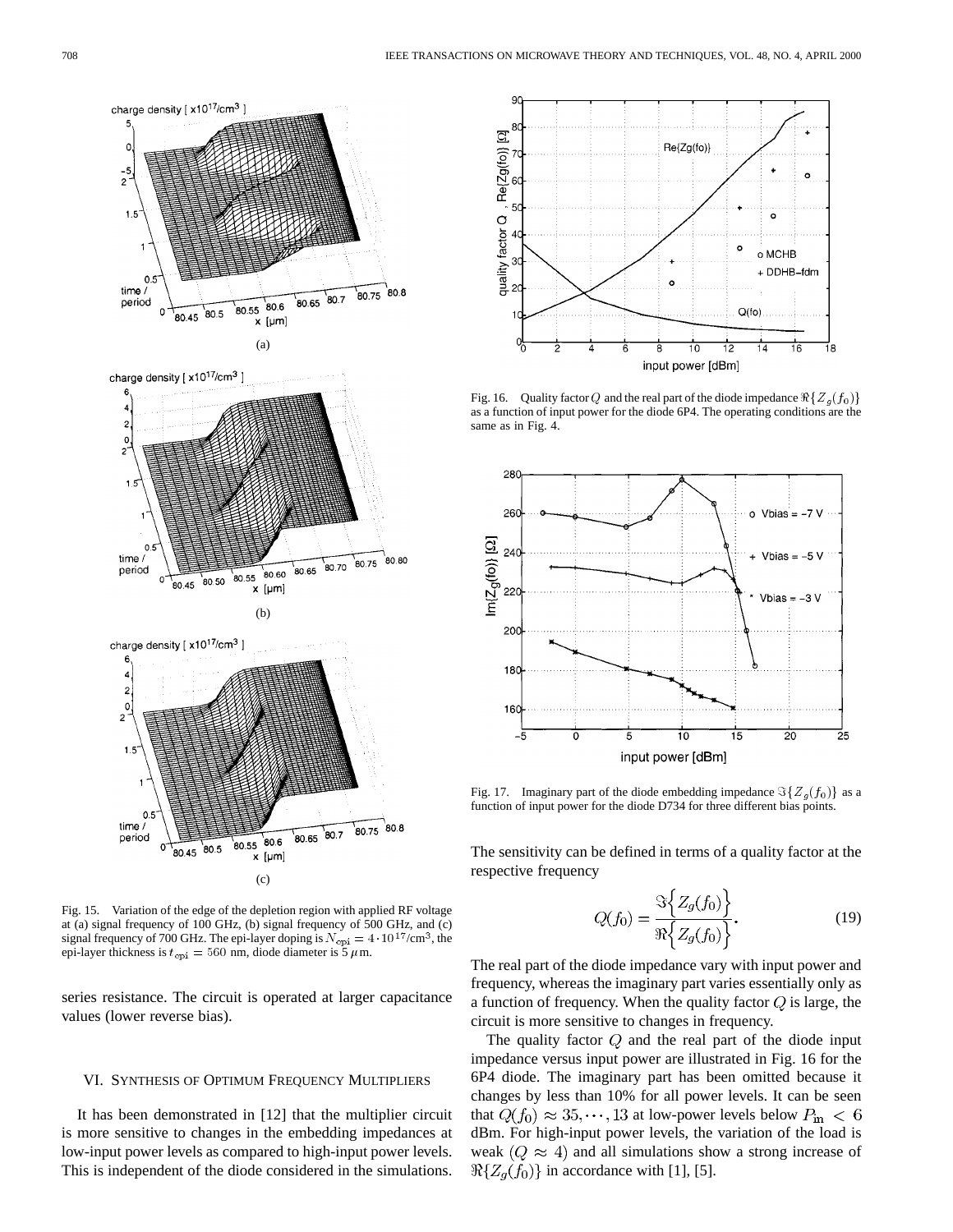TABLE II MAXIMUM CONVERSION EFFICIENCY OF A FREQUENCY DOUBLER AND TRIPLER FOR  $P_{\text{av}} = 7$  dBm at Three BIAS POINTS. The DIODE USED IN THE ANALYSIS IS D734. THE FUNDAMENTAL FREQUENCY IS 50 GHz. FOR THE DOUBLER, THE LOAD IMPEDANCE AT THE THIRD HARMONIC IS  $Z_g(3f_0) = 0 + j0$ . FOR THE TRIPLER, THE LOAD IMPEDANCES AT THE SECOND and Fourth Harmonic are  ${Z_g(2f_0)=(0+j0)\Omega},$   ${Z_g(4f_0)=(0+j0)\Omega}$ 

| multiplier | $V_{bias}\ (V)$ | $\eta$ (%) | $Z_q(2f_0)$ $\Omega$ | $Z_g(f_0)$ $\Omega$ |
|------------|-----------------|------------|----------------------|---------------------|
| doubler    | $-3$            | 22.5       | $25 + j100$          | $26.9 + i185.3$     |
|            | $-5$            | 31.2       | $25 + i125$          | $22.0 + i226.8$     |
|            | $-7$            | 37.2       | $25 + j150$          | $23.0 + j275.5$     |
|            |                 |            | $Z_g(3f_0)$ $\Omega$ | $Z_g(f_0)$ $\Omega$ |
| tripler    | $-3$            | 2.8        | $19 + j70$           | $20.1 + j173.6$     |
|            | $-5$            | 5.0        | $17 + j80$           | $16.3 + j213.5$     |
|            | $-7$            | 8.7        | $12 + j90$           | $17.2 + j258.2$     |

![](_page_9_Figure_3.jpeg)

7 dBm.

The imaginary part of the embedding impedance for the diode D734 is shown in Fig. 17. It can be inferred from Fig. 17 that the imaginary part changes little with increasing input power, up to a value where a substantial breakdown current is generated in the diode, which increases the junction capacitance in accordance with Fig. 3. Table II summarizes the results obtained for the analysis of a frequency doubler and frequency tripler, respectively, using the diode D734 at a fundamental frequency of  $f_0 = 50$  GHz. It can be inferred from the tables that the optimum impedance for the frequency tripler is slightly lower as compared to the frequency doubler.

Once the optimum conditions for a multiplier have been determined, the tuning capabilities of the multiplier circuit are investigated for the extraction of realizable tuning elements. Fig. 18 shows the conversion efficiency as a function of the circuit impedance at the second harmonic  $Z_q(2f_0)$  for an input power level of 7 dBm, which coincides with the maximum of the conversion efficiency at a bias voltage of  $V_{\text{bias}} = -7$  V. It can be deduced from Fig. 18 that for  $Z_g(2f_0)$  different from the optimum load  $Z_{g-\text{opt}}(2f_0)$ , the efficiency and output power drop rapidly to very low values. Furthermore, it can be seen that

![](_page_9_Figure_7.jpeg)

Fig. 19. Sensitivity of the efficiency of the freqeuncy doubler to  $Z_g(3f_0)$  for Fig. 19. Sensitivity of the efficient<br>V<sub>bias</sub> = -5 V and  $P_{\text{av}}$  = 7 dBm.

![](_page_9_Figure_9.jpeg)

Fig. 20. Sensitivity of the conversion efficiency of a frequency tripler to Fig. 20. Sensitivity of the conversion efficiently  $Z_g(3f_0)$  for  $V_{bias} = -5$  V and  $P_{av} = 7$  dBm.

decreasing the optimum value for  $\Re\{Z_q(2f_0)\}\$  has a stronger effect than increasing it.

Exploiting the resonance between a pure reactance and the effective device capacitance at the third harmonic, the efficiency can be further increased by  $\approx$  5% according to Fig. 19 ( $V_{\text{bias}}$  =  $-5$  V,  $Z_g(2f_0) = (25 + j125)$   $\Omega$ , and  $P_{av} = 7$  dBm). This efficiency improvement is sustained even for slightly lossy realizations of the circuit.

Fig. 20 shows the conversion efficiency for the frequency tripler as a function of the load at the third harmonic  $Z_q(3f_0)$ . The loads at the second and fourth harmonic are chosen short circuits in this figure and the bias voltage is  $V_{\text{bias}} = -5$ V. Similarly to the results obtained for the frequency doubler, the optimum operation is sensitive to variation of the embedding impedance for an impedance different from the optimum load impedance  $Z_{g-\text{opt}}(3f_0)$ . The selection of the impedance of the idler is crucial in frequency triplers. This point is exemplified in Fig. 21. The simulations have been performed with  $V_{bias} = -5$  V and  $Z_g(3f_0) = Z_{g-opt}(3f_0)$ . The results obtained from this analysis ( $\eta_{\text{opt}} \approx 15\%$ ) suggest that the load at the second and fourth harmonic can be treated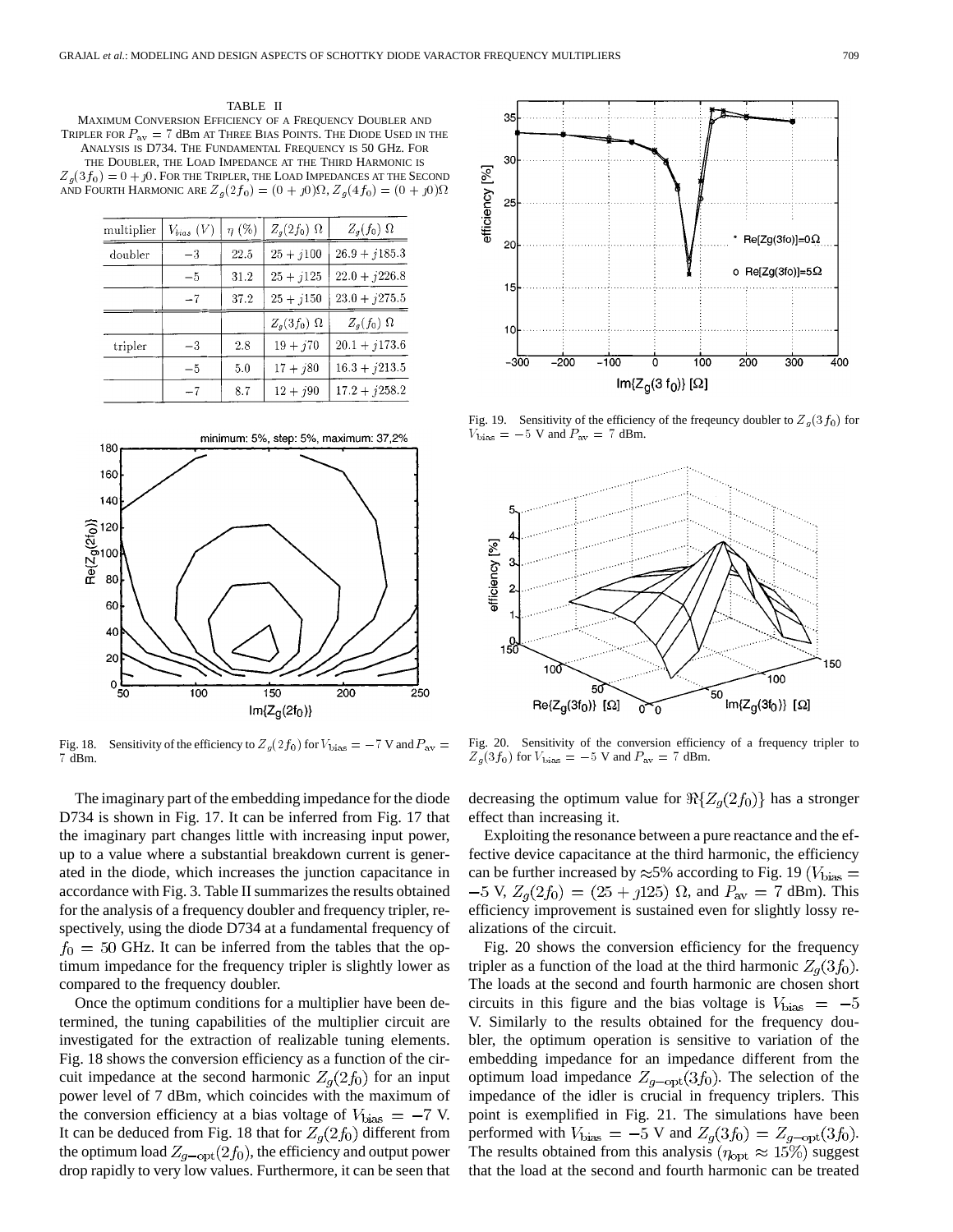<span id="page-10-0"></span>![](_page_10_Figure_1.jpeg)

Fig. 21. Sensitivity of the conversion efficiency of a frequency tripler to the idler circuit  $Z_g(2f_0)$  and to the load at the higher harmonic  $Z_g(4f_0)$  for Fig. 21. Sensitivity of the convers<br>idler circuit  $Z_g(2f_0)$  and to the 1<br> $V_{bias} = -5$  V and  $P_{av} = 7$  dBm.

independently and the impedance value at the idler frequency is more important than the load at the fourth harmonic. The resonance for the idler frequency requires inductive loads and, in the vicinity of the maximum efficiency, the sensitivity of the efficiency to variation in the impedance values is higher for increasing values of  $\Im\{Z_q(2f_0)\}.$ 

In frequency doublers and triplers, the optimum load at the third and fourth harmonic, respectively, does not depend on the power level. A load different from short circuit at even higher harmonics has only a marginal effect on the multiplier performance.

## VII. CONCLUSIONS

The degree of freedom that arises as a consequence of the coupling of a numerical model for Schottky diodes and a harmonic balance circuit simulator has enabled us to study the different operation regimes and the physical limitations of the frequency multiplier performances. It has also demonstrated its usefulness to design multiplers from the circuit point-of-view: bias, input power, and loads at different harmonics.

We have obtained good agreement between published experimental results and our calculations for device and multiplier characteristics operating at frequencies up to 320 GHz with our enhanced DD model coupled to a harmonic balance simulator.

We have demonstrated that, at low input power levels, the operation of the multiplier is mainly determined by the embedding circuit and the choice for the dc operating point of the diode. The discrepancies observed in many simulation between the measured and calculated results can be explained by mismatching effects and do not originate from device physics. In contrast, at high-power levels, the embedding circuit exhibits only minor contribution to the overall performance of the multiplier and impact ionization in the device is responsible for output power saturation and conversion efficiency decrease at high output powers.

It has been demonstrated that the onset of the dc current is responsible for the decrease of the conversion efficiency at highpower levels. The impact of the breakdown effects, the velocity saturation, and the forward conduction on frequency multiplier performance has been discussed in detail. Simulated results suggest that the output power approaches similar values at high input power independent of the choice of the bias point. At these power levels, the embedding circuit is determined by the increase of the real part of the input impedance. It was also found that an appropriate load at the high harmonics could improve the efficiency independently from the power level.

#### ACKNOWLEDGMENT

The authors would like to thank C.-I. Lin and A. Simon, TUD, Darmstadt, Germany, for providing data on the varactor diodes from the TUD.

#### **REFERENCES**

- [1] E. L. Kollberg, T. J. Tolmunen, M. A. Frerking, and J. R. East, "Current saturation in submillimeter wave varactors," *IEEE Trans. Microwave Theory Tech.*, vol. 40, pp. 831–838, May 1992.
- [2] P. Siegel, A. R. Kerr, and W. Hwang, "Topics in the optimization of millimeter wave mixers," NASA, CITY, STATE, NASA Tech. Rep. 2287, Mar. 1984.
- [3] J. W. Archer, "Handbook of microwave and optical components," in *Multipliers and Parametric Devices*, 2nd ed, K. Chang, Ed. New York: Wiley, 1990.
- [4] R. E. Lipsey, S. H. Jones, J. R. Jones, T. W. Crowe, L. F. Horvath, U. V. Bhapkar, and R. J. Mattauch, "Monte Carlo harmonic-balance and driftdiffusion harmonic-balance analyzes of 100–600 GHz Schottky barrier varactor frequency multipliers," *IEEE Trans. Electron Devices*, vol. 44, pp. 1843–1849, Nov. 1997.
- [5] J. T. Louhi and A. V. Räisänen, "On the modeling and optimization of Schottky varactor frequency multipliers at submillimeter wavelengths," *IEEE Trans. Microwave Theory Tech.*, vol. 43, pp. 922–926, Apr. 1995.
- [6]  $\rightarrow$  "Optimization of the Schottky varactor for frequency multiplier applications at the submillimeter wavelengths," *IEEE Microwave Guided Wave Lett.*, vol. 6, pp. 241–242, June 1996.
- [7] A. Jelenski, A. Grüb, V. Krozer, and H. Hartnagel, "New approach to the design and the fabrication of THz Schottky barrier diodes," *IEEE Trans. Microwave Theory Tech.*, vol. 41, pp. 549–557, Apr. 1993.
- [8] K. East, "Monte Carlo simulation of Schottky barrier mixers and varactors," in *Proc. 6th Int. Space Terahertz Technol. Symp.*, 1995, pp. 442–446.
- [9] V. Krozer and A. Grüb, "A novel fabrication technique and process simulation by an analytical model for near-ideal epitaxial Pt/GaAs Schottky barrier diodes," *Solid State Electron.*, vol. 37, no. 1, pp. 169–180, 1994.
- [10] J. Grajal, V. Krozer, F. Maldonado, E. Gonzalez, C.-I. Lin, and H. L. Hartnagel, "Tripler circuit design with Schottky varactors," in *IEEE 6th Int. Terahertz Electron. Conf.*, Leeds, U.K., Sept. 4, 1998.
- [11] J. Grajal, V. Krozer, E. González, J. Gismero, F. Maldonado, C. Lin, A. Simon, and H. L. Hartnagel, "Characterization of Schottky diode performance by numerical simulation coupled with harmonic balance," in *27th European Microwave Conf.*, Jerusalem, Israel, Sept. 1997, pp. 190–195.
- [12] J. Grajal, V. Krozer, and F. Maldonado, "Modeling and design aspects of millimeter-wave Schottky varactor frequency multipliers," *IEEE Microwave Guided Wave Lett.*, vol. 8, pp. 387–389, Nov. 1998.
- [13] M. F. Zybura, J. R. Jones, S. H. Jones, and G. B. Tait, "Simulation of 100–300 GHz solid state harmonic sources," *IEEE Trans. Microwave Theory Tech.*, vol. 43, pp. 955–961, Apr. 1995.
- [14] S. Selberherr, *Analysis and Simulation of Semiconductor Devices*. Berlin, Germany: Springer-Verlag, 1984.
- [15] H. Hjelmgren, "Numerical modeling of hot electrons in n-GaAs Schottky-barrier diodes," *IEEE Trans. Electron Devices*, vol. 37, pp. 1228–1234, May 1990.
- [16] R. B. Darling, "High field, nonlinear electron transport in lightly doped Schottky-barrier diodes," *Sold State Electron.*, vol. 31, pp. 1031–1047, June 1988.
- [17] J. O. Nylander, F. Masszi, S. Selberherr, and S. Berg, "Computer simulations of Schottky contacts with a nonconstant recombination velocity," *Solid State Electron.*, vol. 32, pp. 363–367, Aug. 1989.
- [18] J. Adams and T. Tang, "A revised boundary condition for numerical analysis of Schottky barrier diodes," *IEEE Electron Device Lett.*, vol. EDL-7, pp. 525–527, Sept. 1986.